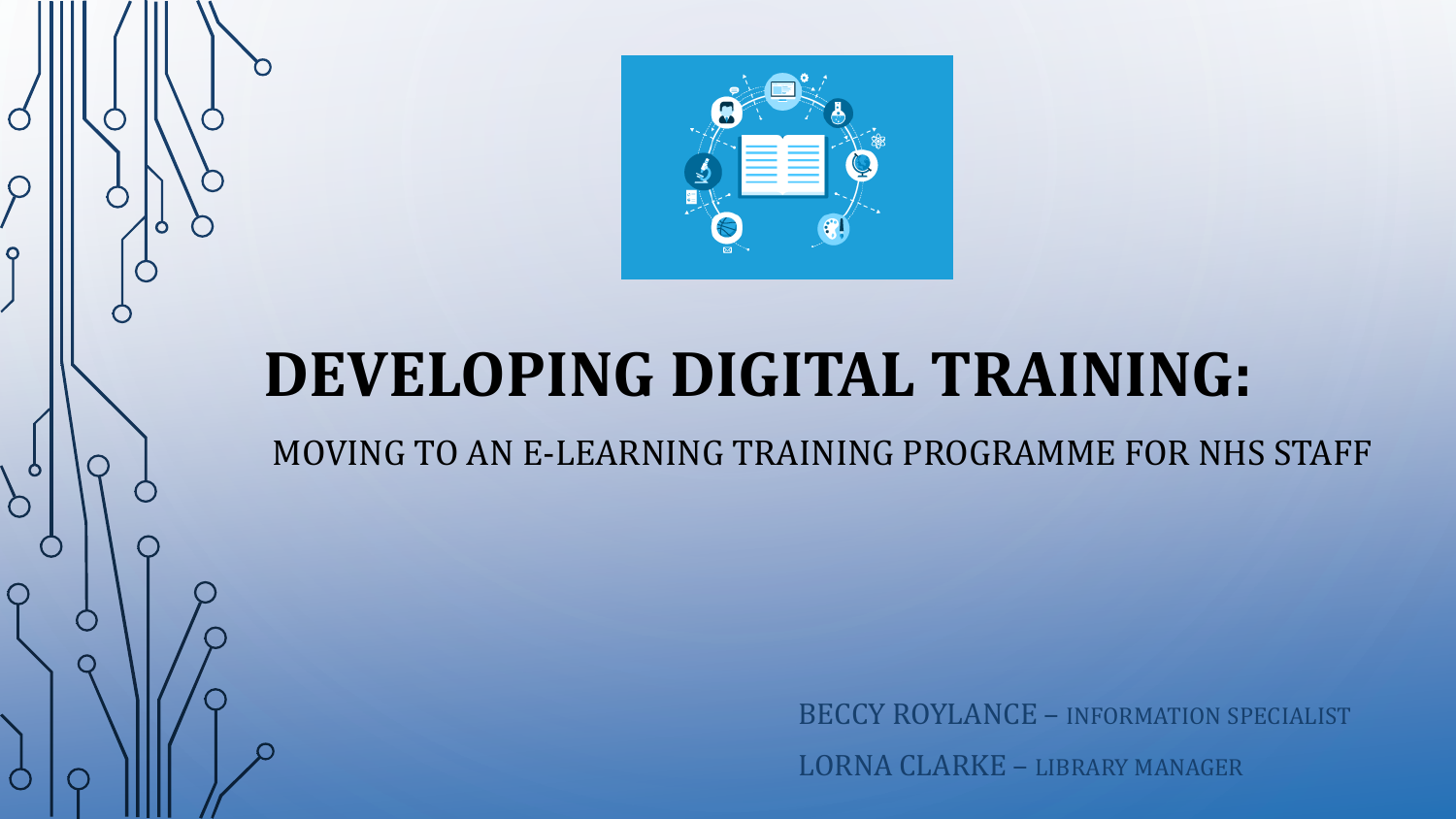## WHY

- Identified on training needs analysis
- Trusts are moving more to e-learning
- Time constraints for staff to attend sessions
- Making training more accessible

 $\subset$ 

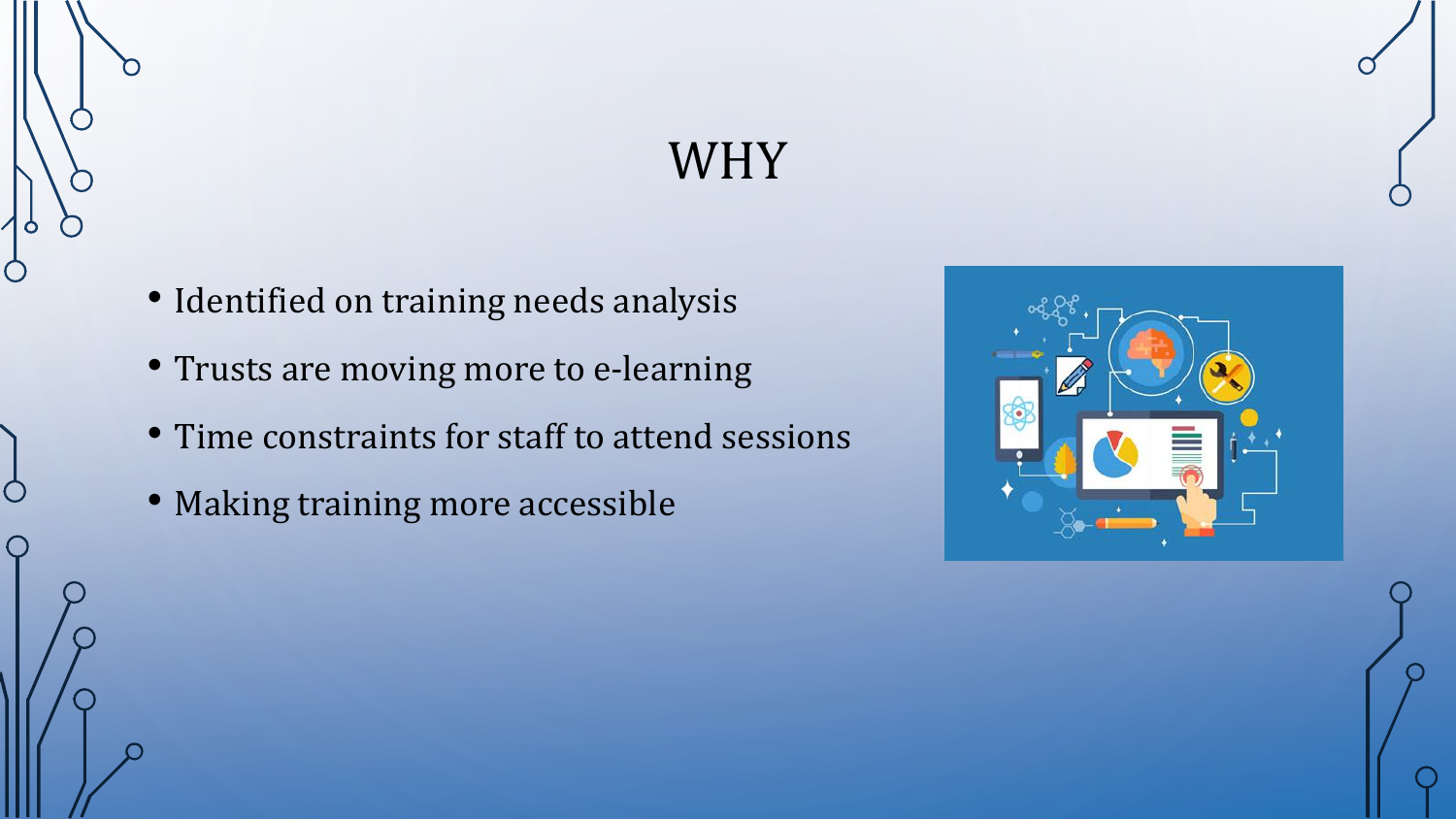# CONTEXT



- Training programme delivered face to face
- Inductions
- Preceptorship programme
- Apprentice programmes
- Staff at 2 trusts including community staff
- Challenge to deliver across all the different settings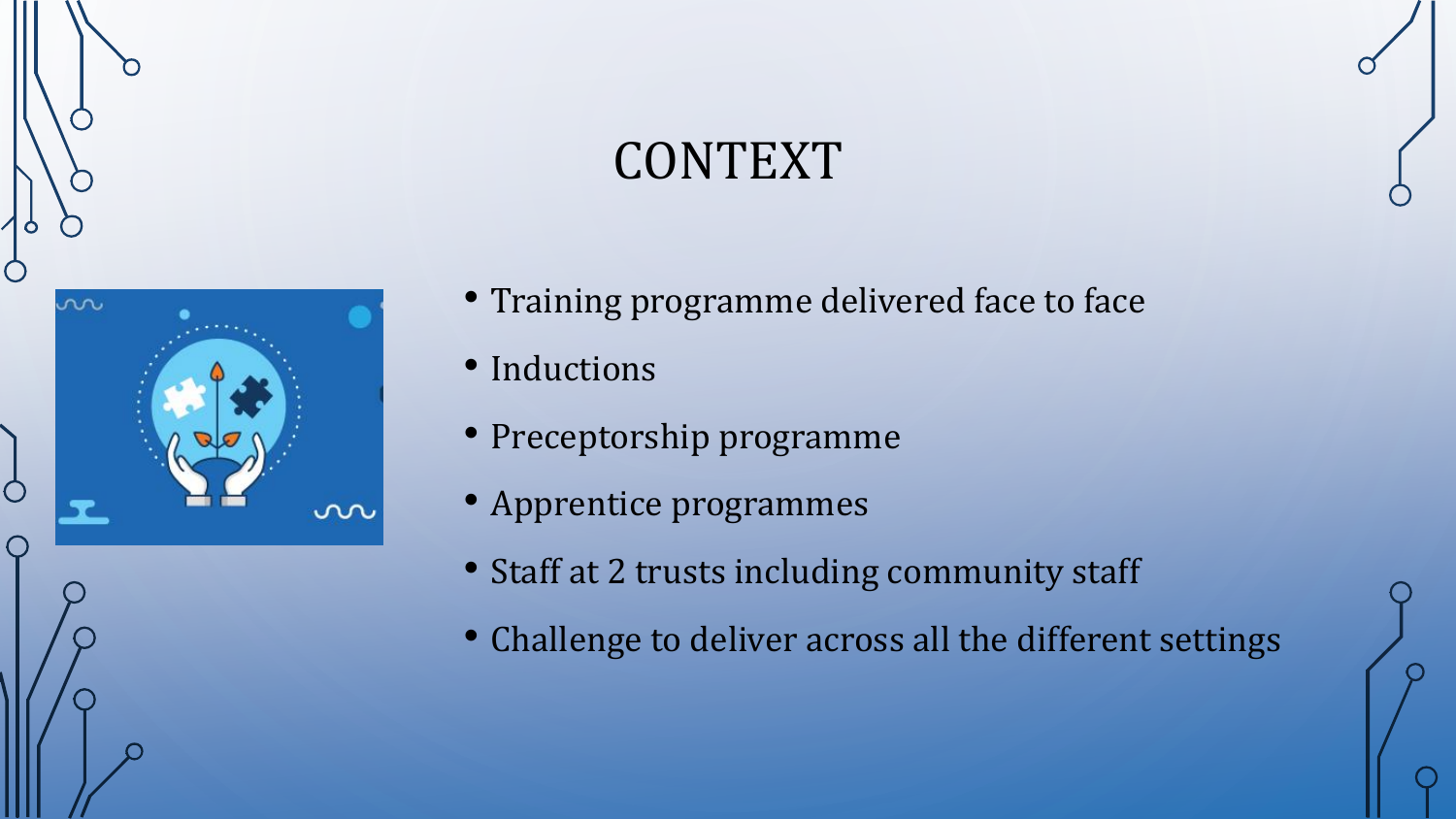# HOW

• Planning

Ò

 $\bigcap$ 

- Benchmarking NHS libraries and lis-link
- Engagement with Trusts to identify needs
	- PEFs
	- Apprentice lead
	- Education lead
- Identified appropriate software
- **Training**

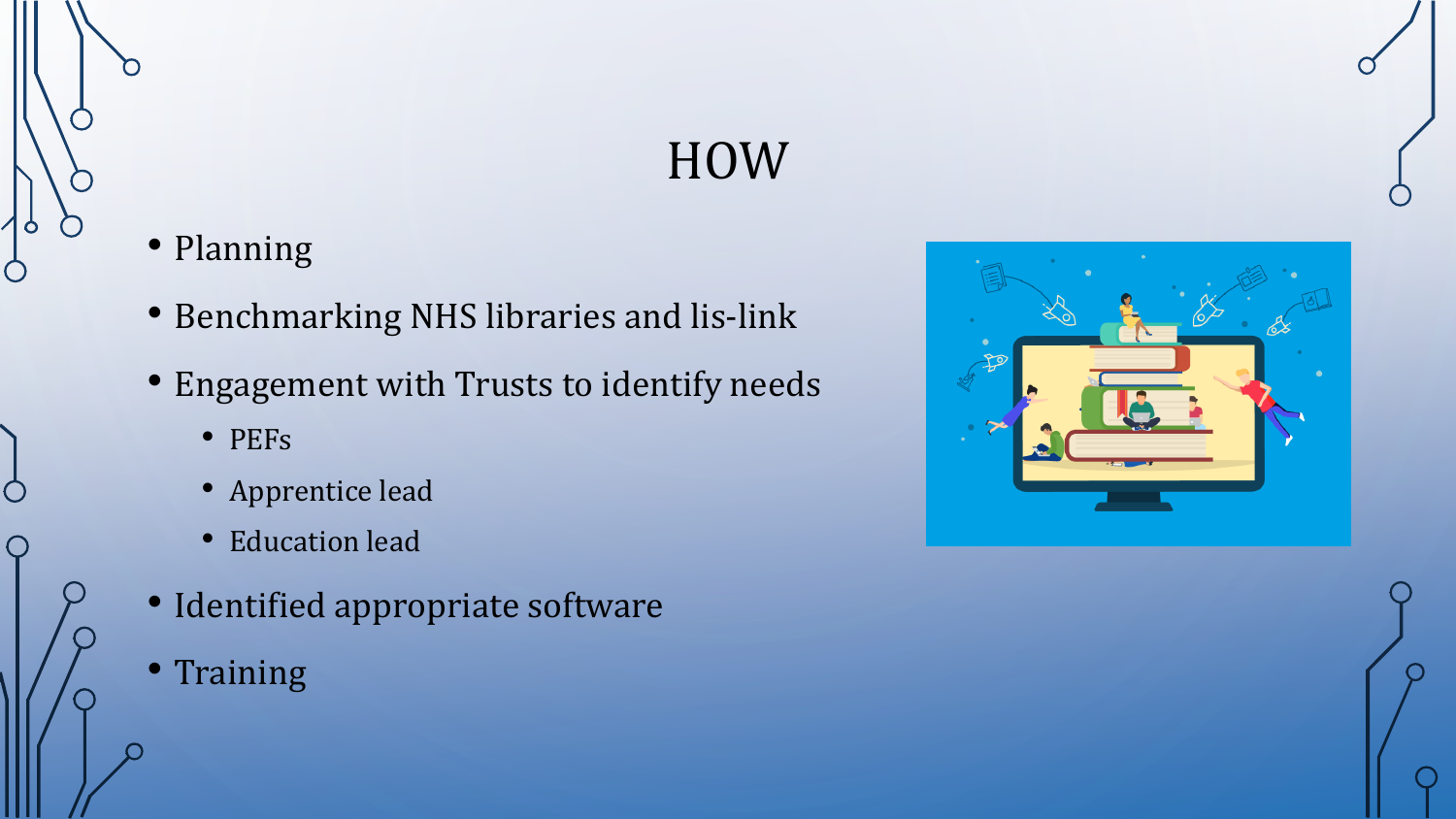# CREATING



- Tailored existing presentations
- Prepared scripts
- Recorded sessions with Panopto
- Difficult to edit content
- Re-recorded in Adobe Premier
- Panopto used to host recorded sessions
- Add Powtoon to include animations
- Quizzes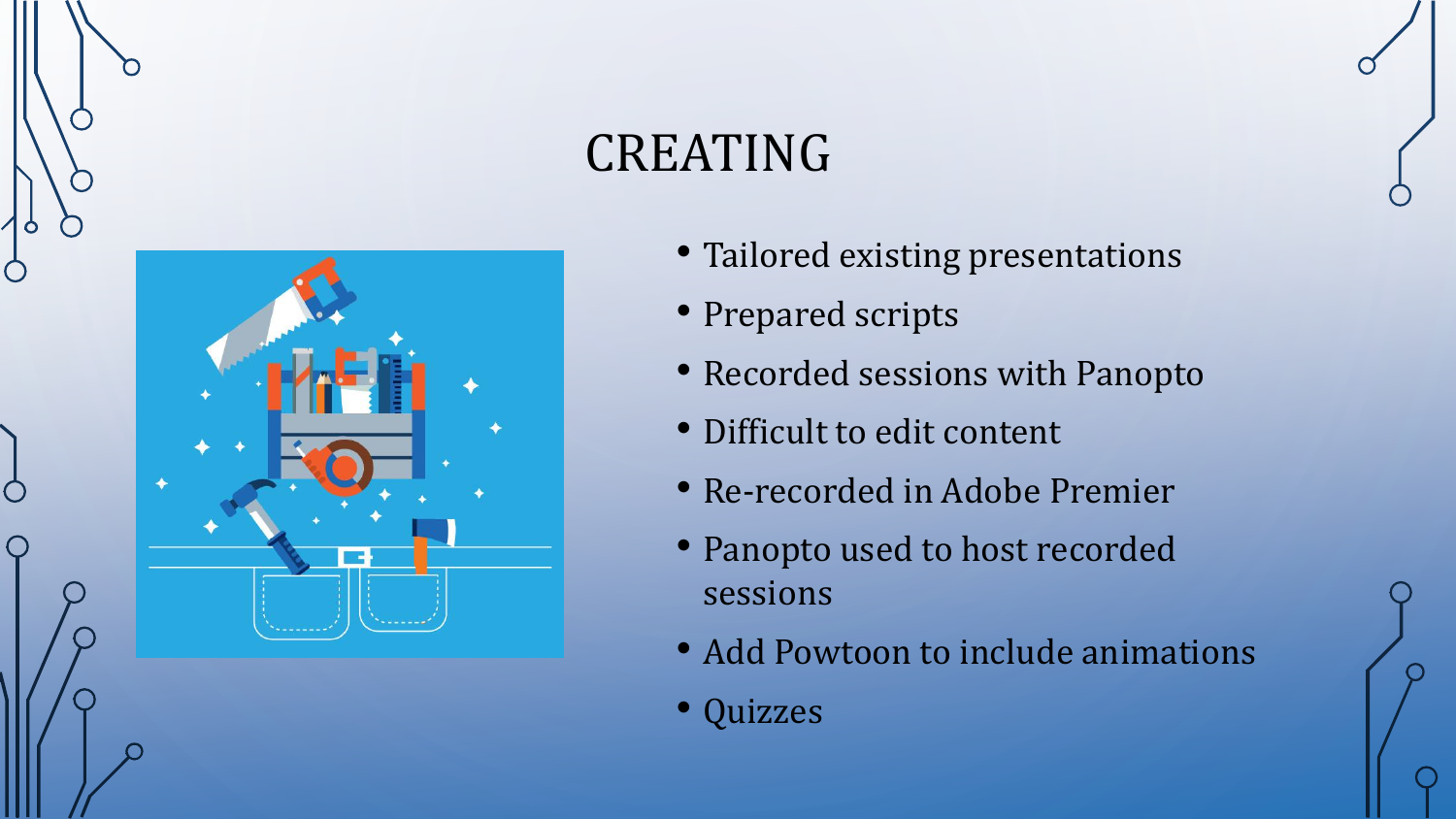#### ADDITIONAL CONSIDERATIONS

• Measuring impact

O

 $\bigcirc$ 

- Certification option
- Open access on web pages
- Edge Hill style
- Usage statistics

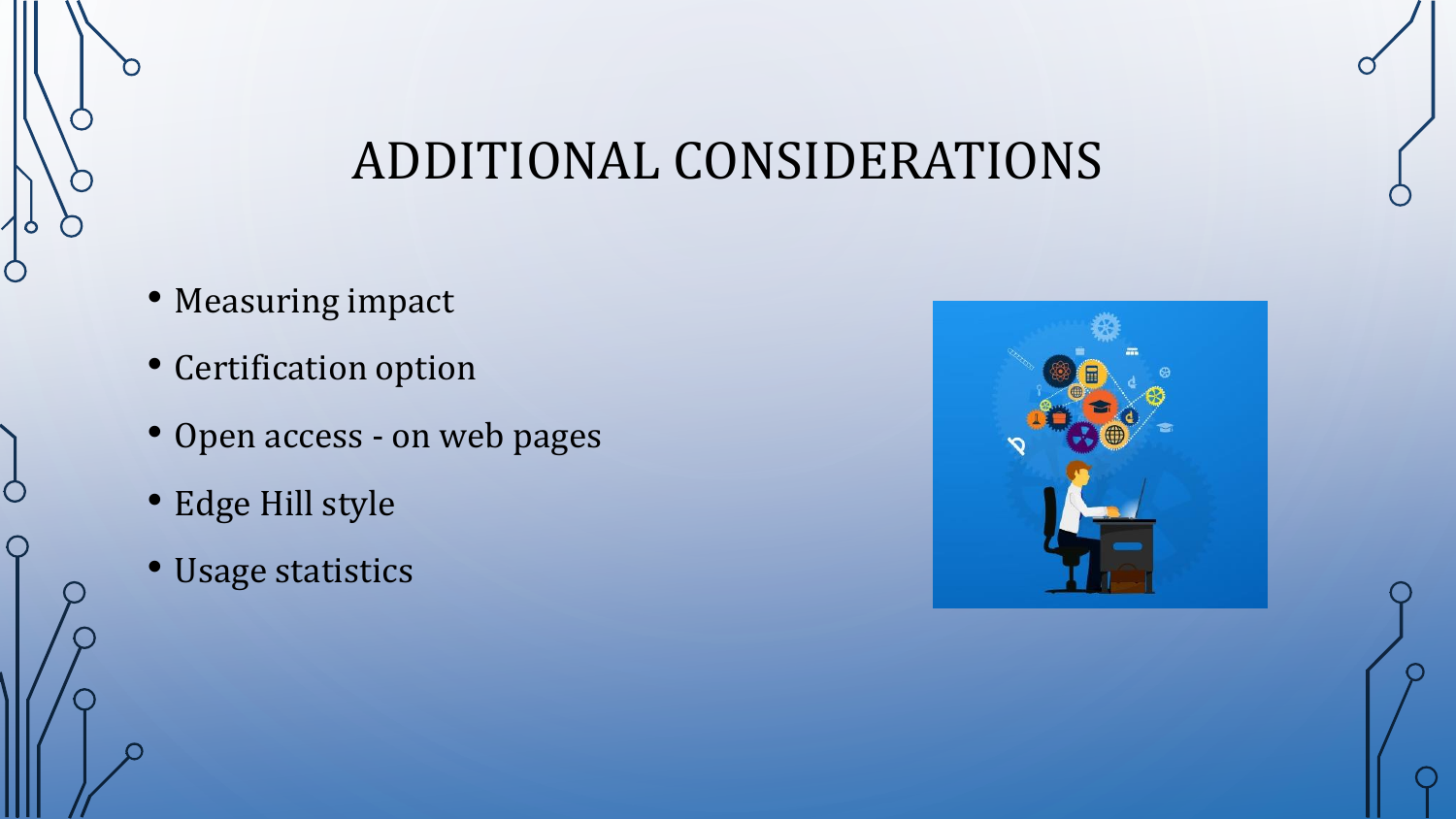# ROLL OUT

- Marketing and promotion plan with the Trusts
- Add to inductions and presentations
- Roll out with preceptorship programme and apprentices
- Engagement identified suggestions for other e-learning modules
	- Finding information online
	- PowerPoint
	- Apps for Dynamed and BMJ
	- Writing for publication

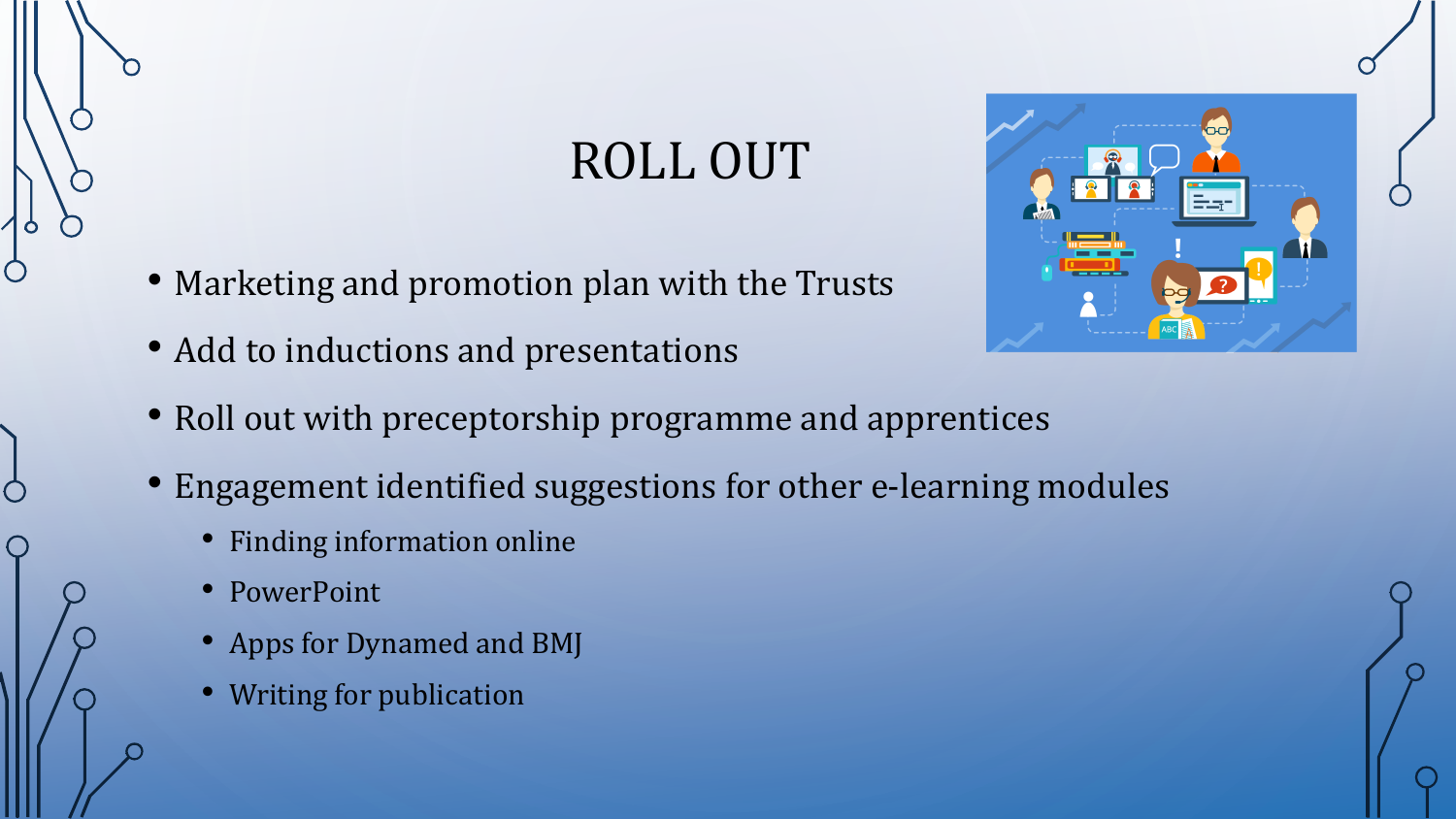## HAVE A LOOK

| Aintree Library                    |                                                                                |              |                                         |
|------------------------------------|--------------------------------------------------------------------------------|--------------|-----------------------------------------|
| Membership & Access                | <b>Information Skills Training</b>                                             |              |                                         |
| Inter Library Loans                |                                                                                |              |                                         |
| Literature Search Requests         |                                                                                |              |                                         |
| Current Awareness                  |                                                                                |              | Quick Links                             |
| Library Catalogue                  |                                                                                |              | <b>Training Session Request</b><br>Eorm |
| <b>Information Skills Training</b> |                                                                                |              |                                         |
| Research Support                   |                                                                                |              |                                         |
| NHS Athens & Online Resources      |                                                                                |              |                                         |
| Nurse Revalidation                 | The library offers a range of information skills support including; one-to-one |              |                                         |
| <b>Opening Times</b>               | support, group sessions, and online resources.                                 |              |                                         |
| About Us                           |                                                                                |              |                                         |
| News.                              | <b>Trust Staff and Students on Placement</b>                                   | $\checkmark$ |                                         |
| <b>Book Suggestions</b>            |                                                                                |              |                                         |
| Ask Us - Enquiries                 | <b>Edge Hill Students</b>                                                      | $\checkmark$ |                                         |
| Point of Care Tools                | <b>E-Learning</b>                                                              | v            |                                         |
|                                    | <b>Information Skills videos</b>                                               |              |                                         |
|                                    | <b>Information Skills Resources</b>                                            |              |                                         |

- https://www.edgehill.ac.uk/aintree/information-skills-training/
- https://edgehill.cloud.panopto.eu/Panopto/Pages/Viewer.aspx?id=29aaf4e0-a637-4ad9-ab62 aa4700a52615